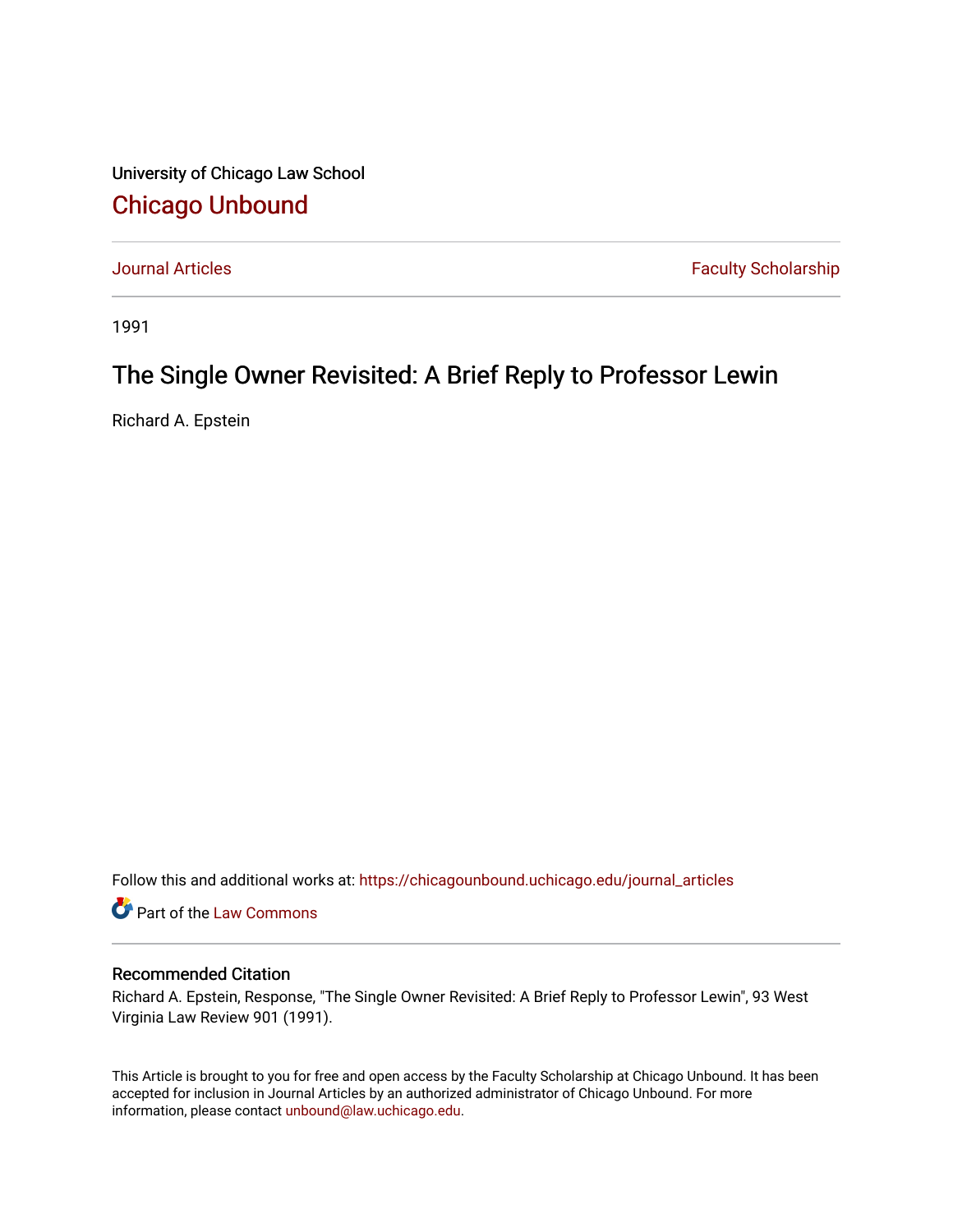## **THE SINGLE OWNER REVISITED: A BRIEF REPLY TO PROFESSOR LEWIN**

## **RiCFARD** A. EPSTEIN

Professor Lewin's short comment on my lecture about regulation and contract in environmental law raises, in thoughtful fashion, some difficulties with my thesis. They deserve some brief comment in reply. To set the stage, Lewin accepts my two initial premises for dealing with environmental problems. First, that the appropriate level of environmental harms should be determined with reference to a hypothetical test that asks what level of pollution would be accepted by a single owner of the entire world (or any isolated sub-system thereof) who had to internalize all the gains and losses of his own decisions. Second, that in a world with multiple actors, the trading of rights to pollute is normally a good thing, so long as the rights of third persons are not diminished by the exchange. The voluntary exchange benefits both parties to it, while the protection of thirdparty rights through coercive legal means insures that third-party losses do not exceed the gains of the immediate parties to the transaction. Both of us recognize, indeed insist, that this system is not foolproof. Mistakes can be made in the estimation of the measurement of environmental losses and in the anticipated gains from private exchange. But all rival systems of environmental control are prey to these errors. The best we can hope for, therefore, is to create a set of incentives to induce actors, both private and public, to seek out the optimal solution.

Notwithstanding some broad areas of agreement, Lewin and I part company over both theoretical and practical issues. At the theoretical level, he believes that I have chosen the wrong "single owner," the large corporation which is risk neutral with respect to environmental harms. He would choose a very different single owner, the loving, risk-averse parent who cares deeply about the environment, her children, and her children's children; someone, in his words, who worries about "the effects of acid rain and the hole in the ozone (layer]" **(p.** 896). His view is that the difference in choice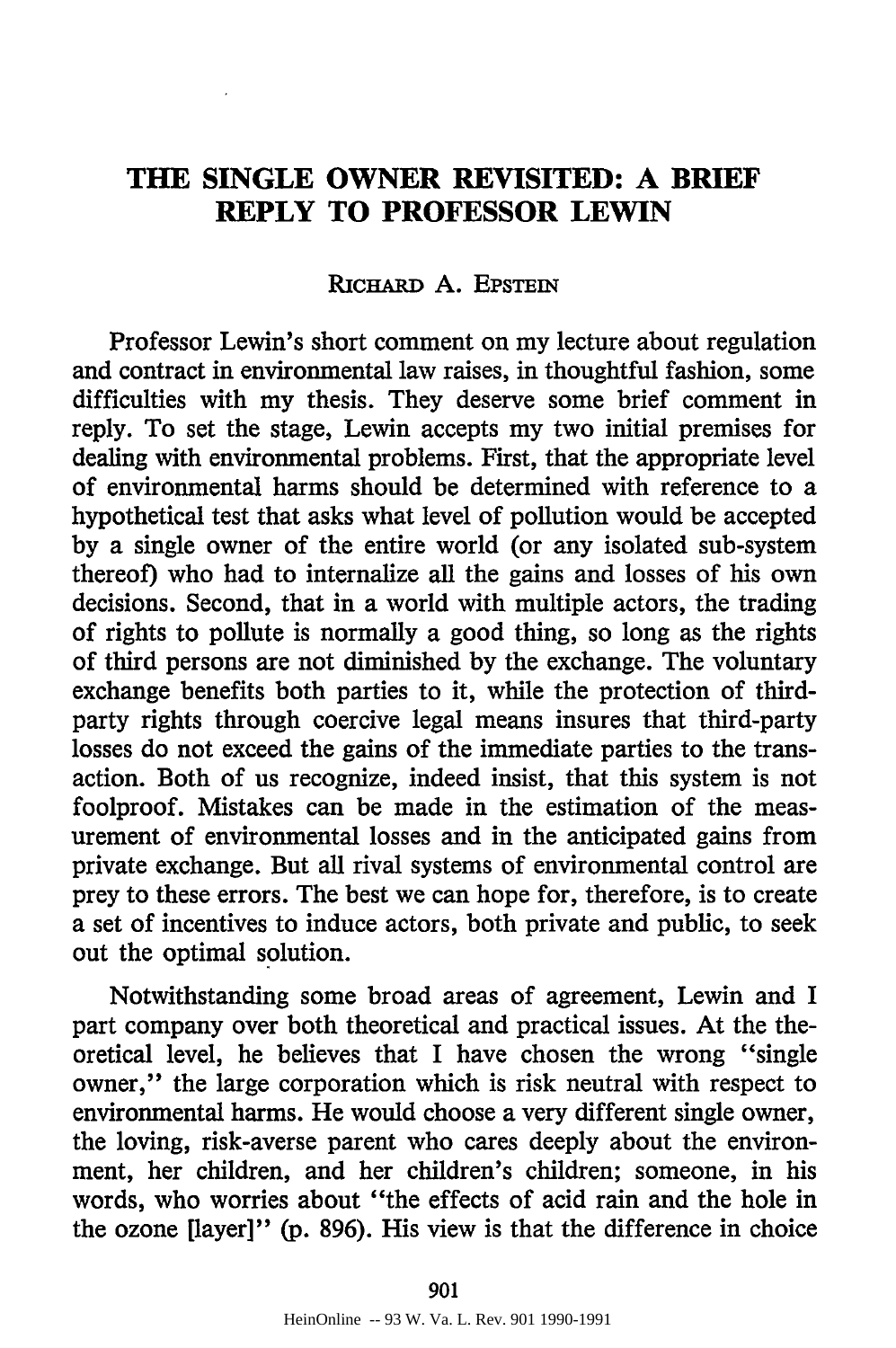of the single owner will clearly influence the patterns of use and consumption within the system. Where intangible benefits are given pride of place, and where risk aversion is the dominant position, we should not expect otherwise. The identity of the single owner therefore influences the mix of choices that will be made, within the incentive structure that both Lewin and I believe is appropriate.

I cannot of course tell Professor Lewin who his preferred single owner should be, but I can indicate briefly where I think his approach misfires. I do not think that the single owner should be the risk-neutral corporation, or indeed any abstract entity at all. Corporations are composed of shareholders, and no matter how many corporate layers are interposed between ordinary human beings and the assets that they control, it is the people and not "the" corporation whose preferences and desires should control. My quarrel with Lewin is his premise that it is possible to identify one person who is the proper single owner; I am very much skeptical that this can be achieved. I do not wish to give pride of place to persons who share my own view about the appropriate tradeoff between productive gains and environmental risks, but, by the same token, I am leery in ceding that right to Lewin or any other person. Instead, I believe we have to think of some *composite* person (that hypothetical person behind the veil of ignorance), and, thus, look at some version of the median person in order to make our global assessment. We must seek some cross between the crass materialist and the loving parent. With the increase in a standard of living, I suspect that this person, however identified, will be willing to invest greater sums in environmental protection than otherwise, given the reduced cost of environmental improvements that comes with prosperity. It is one thing to sacrifice aerosol deodorants to protect the ozone layer. It is another thing to risk mass starvation because of the failure to protect crops against destruction by pests. While we can never be sure who the median person is, and what that person desires, we can be sure that Professor Lewin's approach, which is to take the single person most sympathetic to his own causes, is not the correct methodological response to his own excellent query. Lewin has thus pointed out an added and unavoidable difficulty that any environmental program has to overcome, but his proposed solution runs the risk of polarizing the response to the debate.<br>
HeinOnline  $-93$  W. Va. L. Rev. 902 1990-1991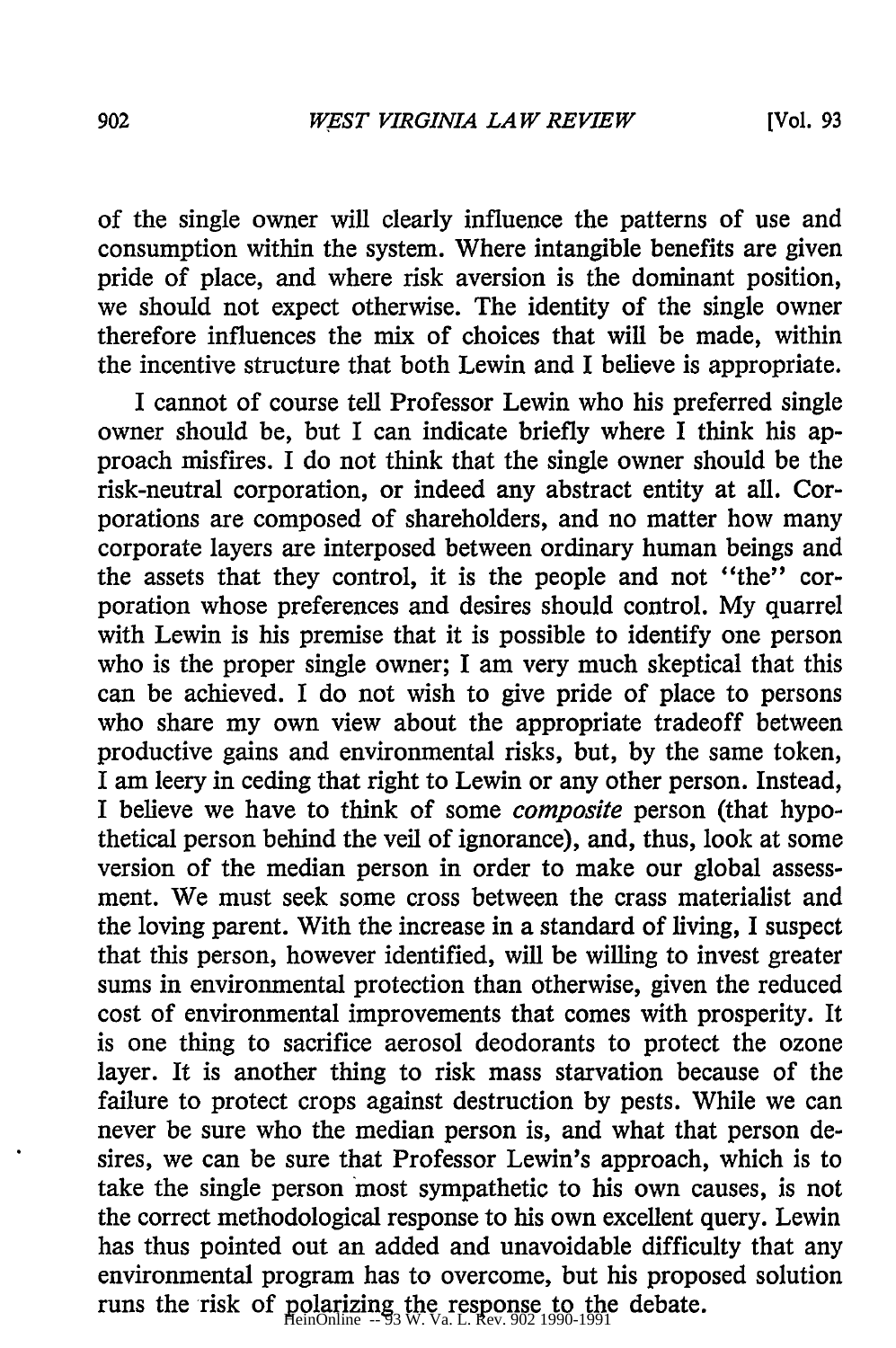Professor Lewin's second point builds on his first but has a more practical bent. The source of difference between us is over two current environmental programs that have generated a large amount of political controversy: wetlands regulation and the approximate original-contour requirements of the strip-mining statutes. Lewin is sympathetic to both these programs, which allow the government to impose regulation on private landowners without having to compensate them in cash for the diminution in value that they suffer. Part of our differences start from an issue so vast that it extends far beyond the domain of environmental law. Lewin writes, "In my view, private property is the creation of the government, and all property is held subject to the right of government to impose reasonable regulations to promote public health, safety, and welfare." **(p.** 897). Lewin's view is at dramatic odds with that of the framers who thought (1) that the institution of private property was prior to and independent of government, and (2) that the justification for the state was to protect both individual liberty and private property as they knew it. This choice of baseline is not one of mere words: if property begins with the state, then there is a heavy burden on those who seek to privatize it; if property begins with the individual, then the burden is placed on those who seek to regulate its use.

The question is how does one decide which baseline is appropriate for the analysis. The question is a complex one, and a full discussion would take us far beyond the scope of my brief reply. However, it is useful to give some clues to what I believe to be the proper approach. No initial assignment of rights will place all resources where they are most highly valued. Some subsequent rearrangements, whether through private transactions or public force, will be required. The proper assignment of initial rights is that which reduces the number of obstacles that have to be overcome before that optimal assignment of rights is achieved. Where property is thought to reside initially with the government, then the question of subsequent transfer and redeployment is tied-up politics, faction, and the standard conundrums of collective choice. The lamentable collection of giveaway programs for federal-range lands, national forests, and public water rights that Lewin rightly condemns (pp. 898-99) are illustrations of what can and will go wrong when valuable resources are subject to initial government ownership. A sys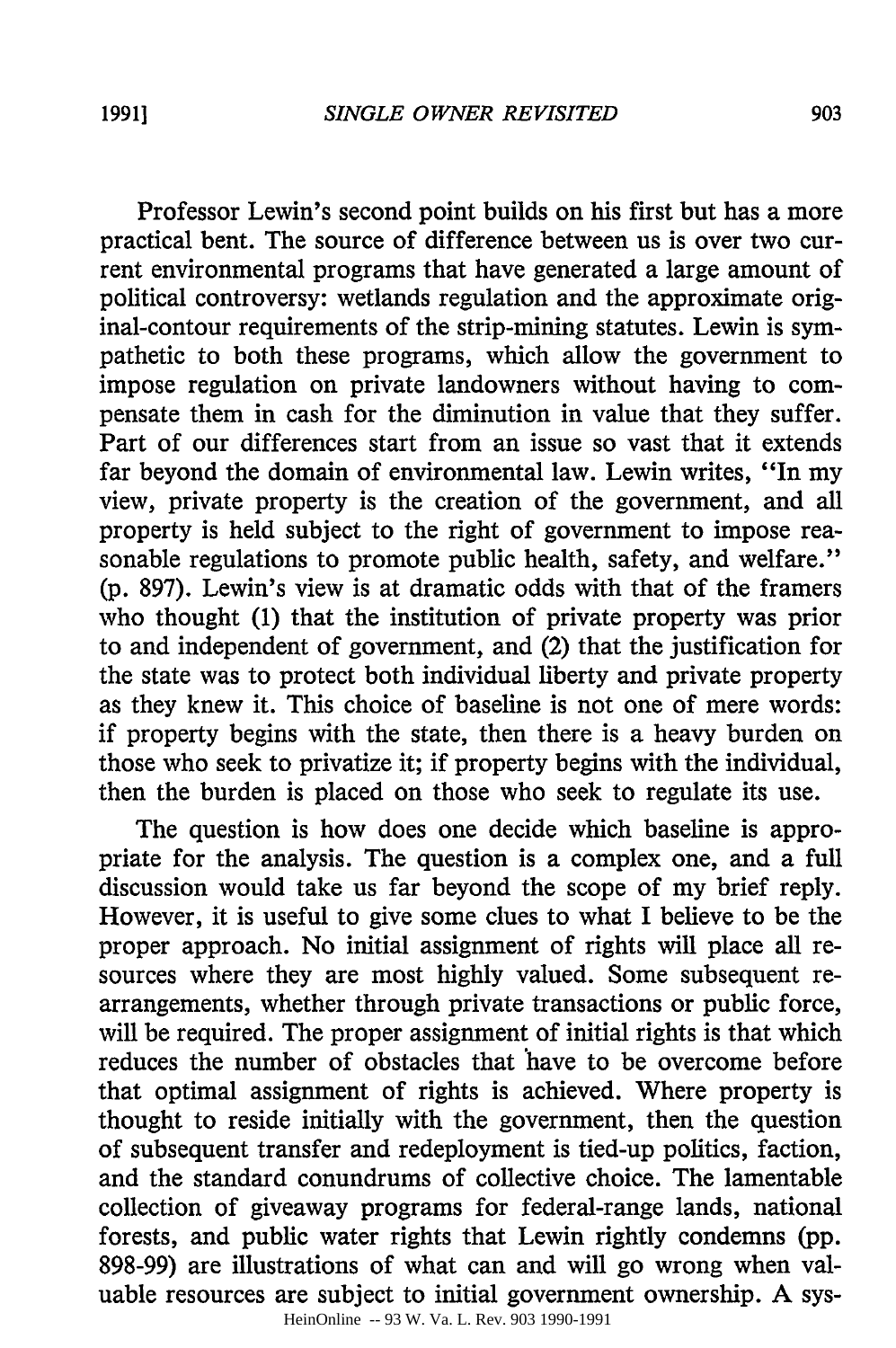tern of private ownership would prevent the immense social losses that follow when these resources are given to the politically wellconnected for a fraction of their market value. Where property rests with individual owners, the political and transactional problems are far less. Logging, grazing, and irrigation are done by competitive bid so that resources are directed to their highest value. The failures of socialism for natural resources are not simply fortuitous. Socialism fails for natural resources for the same reason that it fails everywhere else. It rests on the fatal initial assumption that there should be collective ownership over the means of production. Whatever the imperfections of ordinary markets based on private ownership, they are dwarfed by the structural problems of centralized planning.

There is, then, good reason to reject Lewin's basic proposition as a general matter. The question is whether it can be sustained in the more narrow area of environmental regulations. Here in defense of that position, Lewin outlines some of the bargaining risks that could emerge if the government were required to pay compensation in order to impose wetland restrictions on certain lands, or to require landowners to restore lands to their original contours. With respect to the strip mining situation, Lewin asserts that landowners could falsely claim that any minimal efforts at restoration are sufficient to meet the standard of "safe state," and then use that claim to hold up the state in its quest to impose more stringent regulations (p. 898). That risk is certainly one that has to be taken into account in any overall assessment of the situation, but, by the same token, it also has to be placed in perspective.

Two points bear special note. First, there is, under the present system, enormous pressures that prevent the mining of the coal in the first place, and the occasional administrative exemptions for 'steep-slope' operators are (I am confident) rarely dispensed and costly to obtain. There is, in other words, an endemic risk of excessive regulation when the power to regulate resides in one party while the losses fall on a second. The separation between legal control and financial responsibility is as mischievous in the environmental area as anywhere else. The problem is not only serious with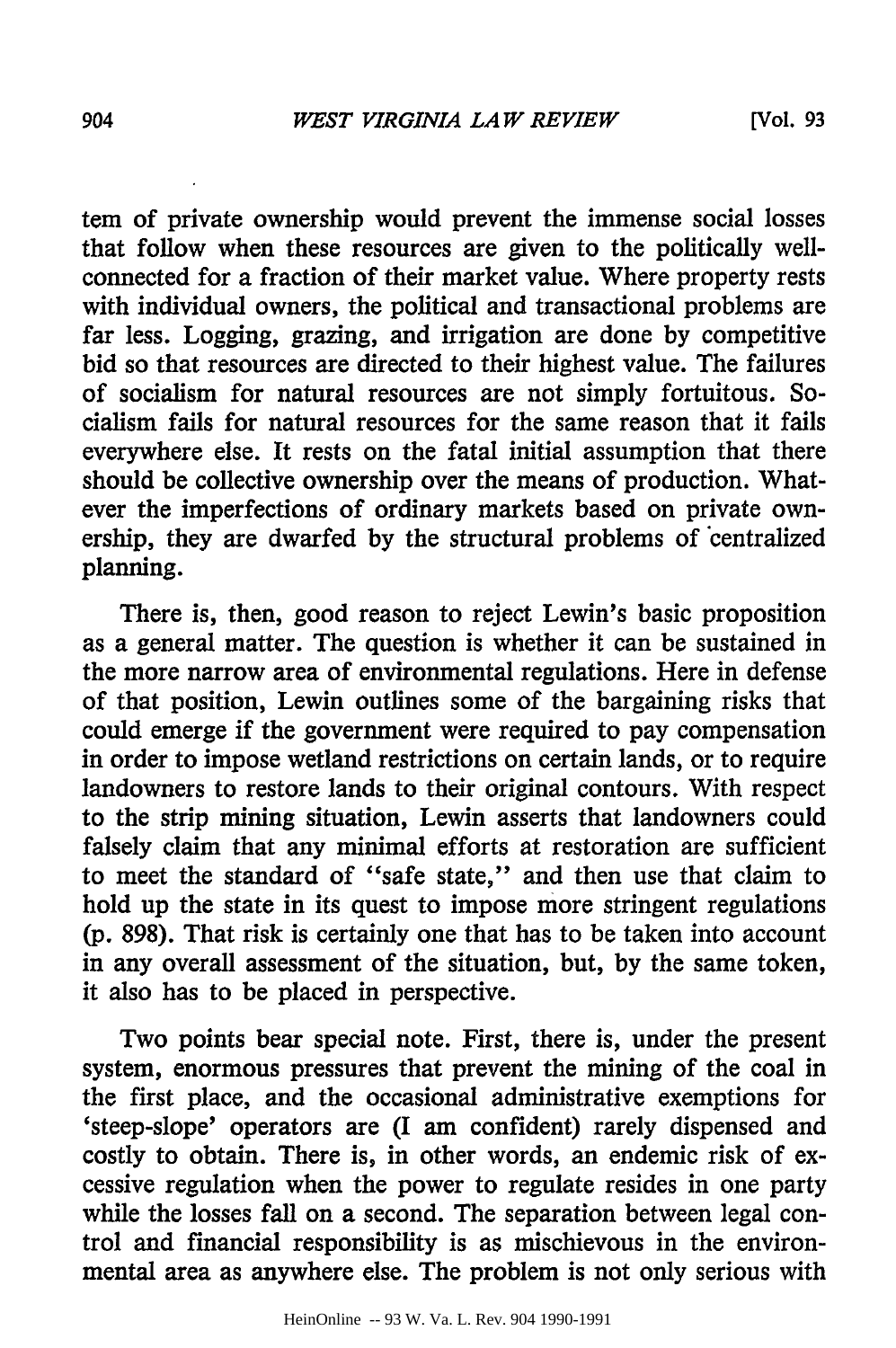strip mining, but is all pervasive with respect to wetlands, where the government is willing to designate far too much land as wetlands, including lands that are only marginally related to the original program. The loss of valuable development rights does not enter into the equation of those who obtain the benefit, psychic or otherwise, of the wetlands designation.

Second, Lewin overlooks the other remedies that can be imposed on landowners who make false claims that their property is in a safe state. Most critical to this inquiry, it is possible to have private damage actions, state fines or both, if land claimed to have been restored to a safe condition in fact turns out to be dangerous. The state could also impose insurance or other financial responsibility obligations on the landowner to make sure that insolvency does not defeat the force of the monetary remedy that it imposes. There might also be a system of inspection to see that the restoration done does not impose any risk of water or soil damage on other parties. *Ex post* remedies can also be used along with the *ex ante* ones, and one major mistake of present environmental policy is to place too great a reliance on the public prohibition of certain courses of conduct. It is, in short, possible to devise remedial structures that address the risks of external harms without imposing the heavy costs of restoration to original contours. There is little reason to believe that-these contours are required to control nuisance-like harms, and no reason to believe that these are the restrictions that would be insisted upon by any single owner, including Lewin's loving parent. While Lewin claims that the original contour is a simple, bright-line approximation to a "no environmental damage" standard (p. 898), I believe that -the fit between these two is very bad indeed. A safe state standard coupled with damage actions for actual violations is a far better solution to the present system.

Finally, there is a larger point that links the theoretical with the practical issue. Even persons who are risk averse with respect to environmental losses have to respect the budget constraints. So long as the loving parent is risk averse with respect to all environmental hazards, then she should be willing to take money which is spent on one environmental area and use it to control the abuses that lie